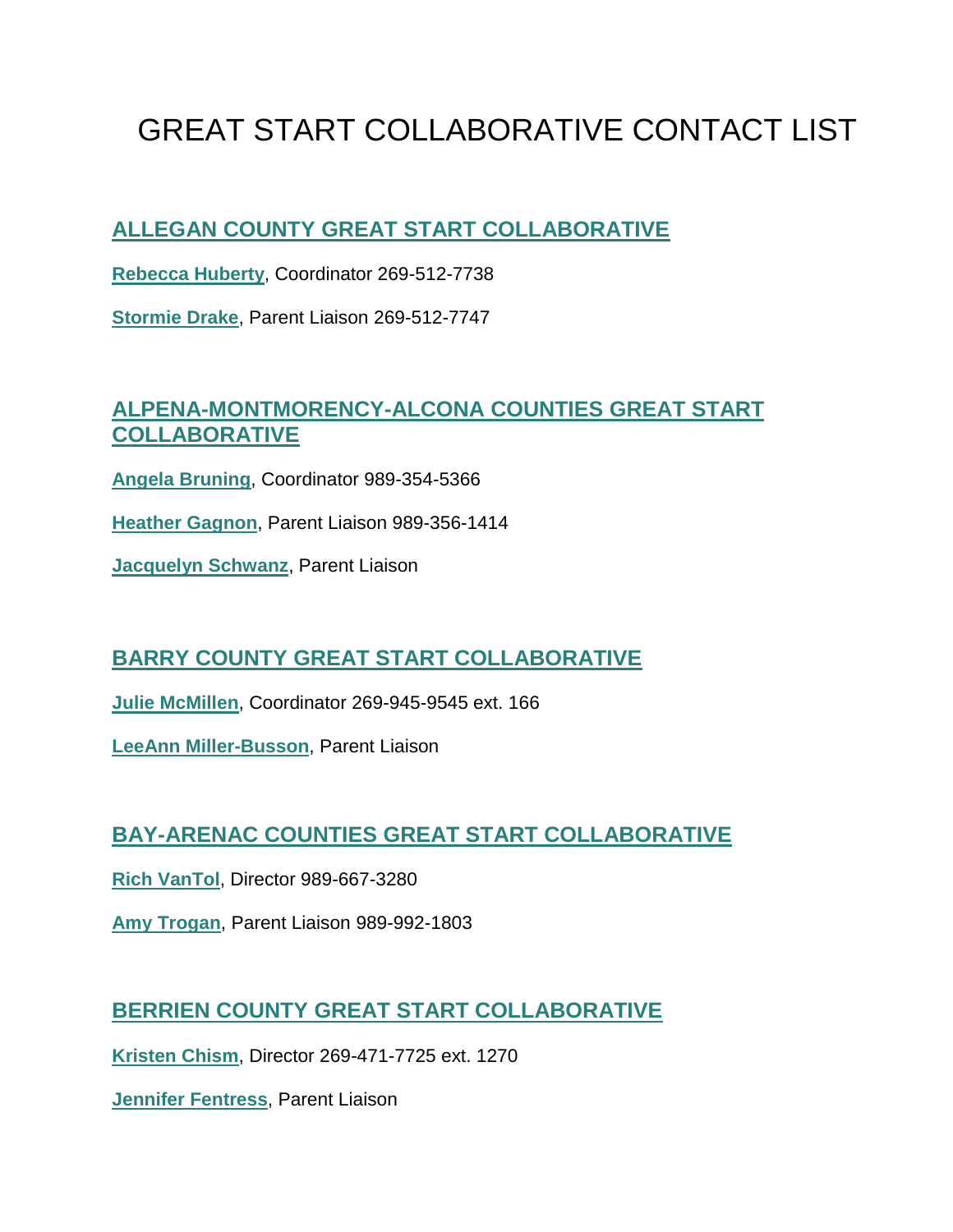# **[BRANCH COUNTY GREAT START COLLABORATIVE](https://nam10.safelinks.protection.outlook.com/?url=https%3A%2F%2Fbranch-isd.org%2Fearlyed%2Fgreat-start-collaborative%2F&data=04%7C01%7Ckfmartin%40svsu.edu%7C2a2fee284a734ac8e5d008d963760480%7C550f45ff3e8342a197d970ad8935b0c5%7C0%7C0%7C637650181516793249%7CUnknown%7CTWFpbGZsb3d8eyJWIjoiMC4wLjAwMDAiLCJQIjoiV2luMzIiLCJBTiI6Ik1haWwiLCJXVCI6Mn0%3D%7C2000&sdata=bkP%2Bro5abr1bVIHOwJJ8GnuqWSLvS8FxIZNw%2BkKTNkc%3D&reserved=0)**

**[Amy Galliers](mailto:galliera@branch-isd.org?subject=Great%20Start%20Collaborative%20and%20Parent%20Coalition)**, Director 517-278-5600

**[Ashley Ford](mailto:FordA@branch-isd.org?subject=Great%20Start%20Collaborative%20and%20Parent%20Coalition)**, Parent Liaison 517-278-5600

## **[CALHOUN COUNTY GREAT](https://nam10.safelinks.protection.outlook.com/?url=https%3A%2F%2Fwww.calhounisd.org%2Fdepartments%2Fearly-childhood-services%2F&data=04%7C01%7Ckfmartin%40svsu.edu%7C2a2fee284a734ac8e5d008d963760480%7C550f45ff3e8342a197d970ad8935b0c5%7C0%7C0%7C637650181516798226%7CUnknown%7CTWFpbGZsb3d8eyJWIjoiMC4wLjAwMDAiLCJQIjoiV2luMzIiLCJBTiI6Ik1haWwiLCJXVCI6Mn0%3D%7C2000&sdata=VWHxvRpNUZoHVtoD5zt508HQmuL0zdhJM0IaahJ669k%3D&reserved=0) START COLLABORATIVE**

**[Susan Clark](mailto:clarks@calhounisd.org?subject=Great%20Start%20Collaborative%20and%20Parent%20Coalition)**, Coordinator 269-660-1606 ext. 6142

**[Annie Flynn](mailto:flynna@calhounisd.org?subject=Great%20Start%20Collaborative%20and%20Parent%20Coalition)**, Parent Liaison 269-660-1606

**[Zoe Brainard](mailto:brainarz@calhounisd.org?subject=Great%20Start%20Collaborative%20and%20Parent%20Coalition)**, Parent Liaison 269-660-1606

## **CASS COUNTY [GREAT START COLLABORATIVE](https://nam10.safelinks.protection.outlook.com/?url=https%3A%2F%2Fgreatstartcass.org%2Fgreat-start-collaborative-2%2F&data=04%7C01%7Ckfmartin%40svsu.edu%7C2a2fee284a734ac8e5d008d963760480%7C550f45ff3e8342a197d970ad8935b0c5%7C0%7C0%7C637650181516803202%7CUnknown%7CTWFpbGZsb3d8eyJWIjoiMC4wLjAwMDAiLCJQIjoiV2luMzIiLCJBTiI6Ik1haWwiLCJXVCI6Mn0%3D%7C2000&sdata=Xg77qAkkMkvviXoQHulxPS8J1lSVGkI1VdNBc6HTGZI%3D&reserved=0)**

**[Anna Carter](mailto:anna.carter@uwsm.org?subject=Great%20Start%20Collaborative%20and%20Parent%20Coalition)**, Director 269-445-6217

**[Stephanie Knepple](mailto:stephanie.knepple@lewiscassisd.org?subject=Great%20Start%20Collaborative%20and%20Parent%20Coalition)**, Parent Liaison 269-445-6283

## **[CHARLEVOIX, EMMET, & NORTHERN](https://nam10.safelinks.protection.outlook.com/?url=http%3A%2F%2Fwww.greatstartforkids.com%2Findex.html&data=04%7C01%7Ckfmartin%40svsu.edu%7C2a2fee284a734ac8e5d008d963760480%7C550f45ff3e8342a197d970ad8935b0c5%7C0%7C0%7C637650181516803202%7CUnknown%7CTWFpbGZsb3d8eyJWIjoiMC4wLjAwMDAiLCJQIjoiV2luMzIiLCJBTiI6Ik1haWwiLCJXVCI6Mn0%3D%7C2000&sdata=fOeolKlsM9U79ja97pII9H6eldNsarcvHVQnrkZQ82c%3D&reserved=0) ANTRIM COUNTIES**

**[Maureen Hollocker](mailto:maureen@greatstartforkids.com?subject=Great%20Start%20Collaborative%20and%20Parent%20Coalition)**, Director 231-582-8070

**[Jean Faivor](mailto:gsparents@greatstartforkids.com?subject=Great%20Start%20Collaborative%20and%20Parent%20Coalition)**, Lead Parent Liaison 231-582-8070 x42289

**[Elizabeth Gee](mailto:gspc@greatstartforkids.com?subject=Great%20Start%20Collaborative%20and%20Parent%20Coalition)**, Parent Liaison 231-582-8070 x42289

#### **[CHEBOYGAN-OTSEGO-PRESQUE ISLE COUNTIES GREAT START COLLABORATIVE](https://nam10.safelinks.protection.outlook.com/?url=https%3A%2F%2Fwww.cop4kids.com%2F&data=04%7C01%7Ckfmartin%40svsu.edu%7C2a2fee284a734ac8e5d008d963760480%7C550f45ff3e8342a197d970ad8935b0c5%7C0%7C0%7C637650181516808176%7CUnknown%7CTWFpbGZsb3d8eyJWIjoiMC4wLjAwMDAiLCJQIjoiV2luMzIiLCJBTiI6Ik1haWwiLCJXVCI6Mn0%3D%7C2000&sdata=ZOX6NqqTtzLZAxE3d4kcHvZqg1%2Fz%2BGgNB3FgS%2BhHofU%3D&reserved=0)**

**[Melinda Hambleton](mailto:mhambleton@copesd.org?subject=Great%20Start%20Collaborative%20and%20Parent%20Coalition)**, Coordinator 989-306-0683

**[Dawn Fenstermaker](mailto:gsplp@copesd.org?subject=Great%20Start%20Collaborative%20and%20Parent%20Coalition)**, Parent Liaison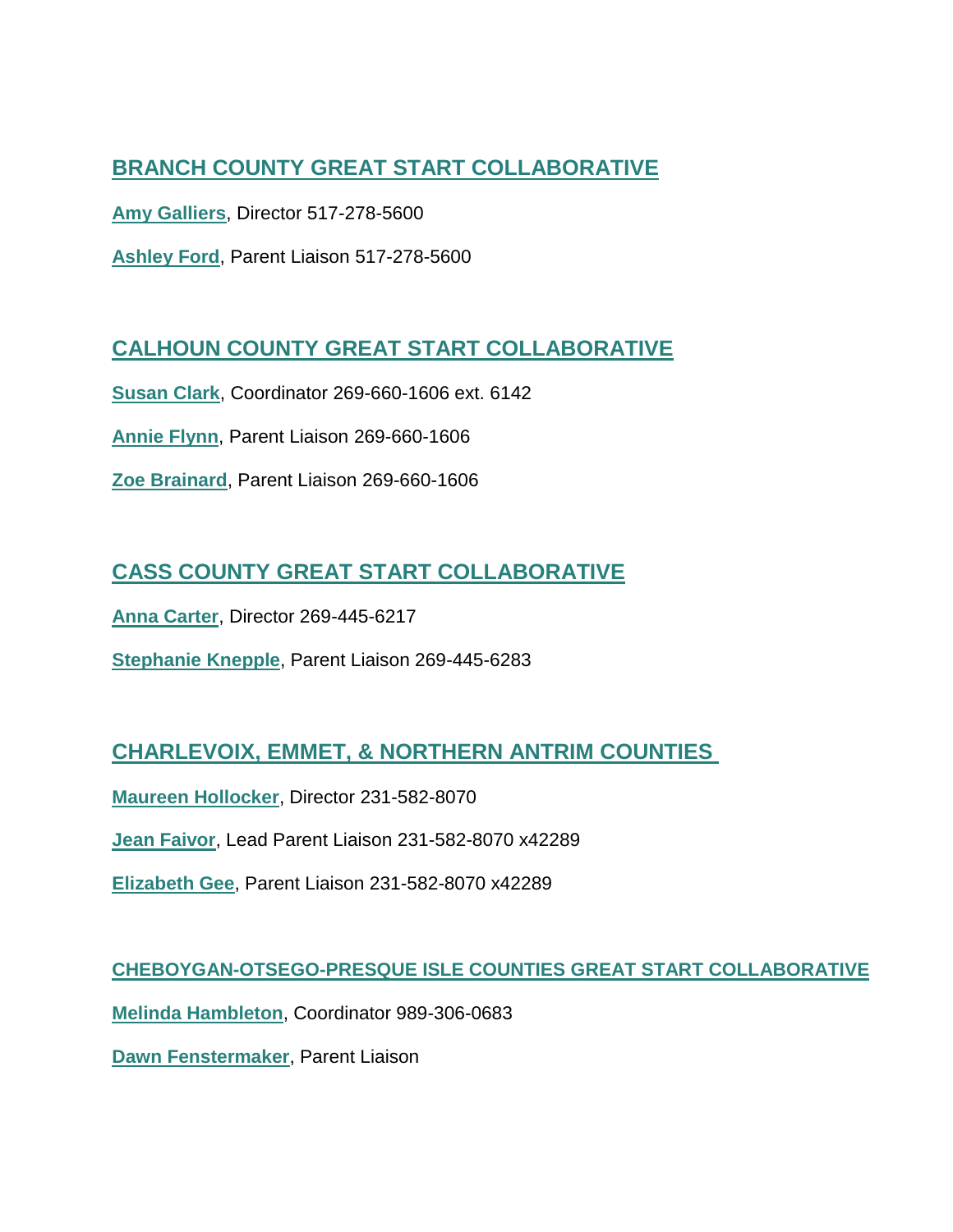#### **[CLARE & GLADWIN COUNTIES GREAT START COLLABORATIVE](https://nam10.safelinks.protection.outlook.com/?url=https%3A%2F%2Fwww.cgresd.net%2FPage%2F155&data=04%7C01%7Ckfmartin%40svsu.edu%7C2a2fee284a734ac8e5d008d963760480%7C550f45ff3e8342a197d970ad8935b0c5%7C0%7C0%7C637650181516813154%7CUnknown%7CTWFpbGZsb3d8eyJWIjoiMC4wLjAwMDAiLCJQIjoiV2luMzIiLCJBTiI6Ik1haWwiLCJXVCI6Mn0%3D%7C2000&sdata=Dmme8Ro6Y8YFebGy6InfuDsv7HAbYkvX%2FT%2FBf%2Fk3Ihk%3D&reserved=0)**

**[Amy Pratt](mailto:apratt@cgresd.net?subject=Great%20Start%20Collaborative%20and%20Parent%20Coalition)**, Director 989-386-8657

**[Sarah McCurdy](mailto:smccurdy@cgresd.net?subject=Great%20Start%20Collaborative%20and%20Parent%20Coalition)**, Parent Liaison - Clare 989-386-8644

#### **[CLINTON COUNTY GREAT](https://nam10.safelinks.protection.outlook.com/?url=https%3A%2F%2Fwww.ccresa.org%2Fpage.php%3FID%3D211&data=04%7C01%7Ckfmartin%40svsu.edu%7C2a2fee284a734ac8e5d008d963760480%7C550f45ff3e8342a197d970ad8935b0c5%7C0%7C0%7C637650181516818134%7CUnknown%7CTWFpbGZsb3d8eyJWIjoiMC4wLjAwMDAiLCJQIjoiV2luMzIiLCJBTiI6Ik1haWwiLCJXVCI6Mn0%3D%7C2000&sdata=Db0GXbgaJLUYLwHBHfkzyxXLTfn7mKxkkaJf%2FxuLwqs%3D&reserved=0) START COLLABORATIVE**

**[Cindy Pline](mailto:Pline_c@ccresa.org?subject=Great%20Start%20Collaborative%20and%20Parent%20Coalition)**, Interim Director

**[Larissa Contreras](mailto:lcontreras@ccresa.org?subject=Great%20Start%20Collaborative%20and%20Parent%20Coalition)**, Parent Liaison 989-224-6831 ext. 2145

## **[COPPER COUNTRY GREAT](https://nam10.safelinks.protection.outlook.com/?url=https%3A%2F%2Fwww.ccgreatstart.org%2F&data=04%7C01%7Ckfmartin%40svsu.edu%7C2a2fee284a734ac8e5d008d963760480%7C550f45ff3e8342a197d970ad8935b0c5%7C0%7C0%7C637650181516818134%7CUnknown%7CTWFpbGZsb3d8eyJWIjoiMC4wLjAwMDAiLCJQIjoiV2luMzIiLCJBTiI6Ik1haWwiLCJXVCI6Mn0%3D%7C2000&sdata=1SAIQNI5UIju79DxDTF15rp35WyxHIN%2BQJhl3NurJIY%3D&reserved=0) START COLLABORATIVE**

**[Iola Brubaker](mailto:ibrubaker@kfrckids.org?subject=Great%20Start%20Collaborative%20and%20Parent%20Coalition)**, Director 906-482-9363

**[Leona Stancil](mailto:greatstartparent@gmail.com?subject=Great%20Start%20Collaborative%20and%20Parent%20Coalition)** Parent Liaison

#### **[CRAWFORD, IOSCO, OGEMAW, OSCODA, ROSCOMMON](https://nam10.safelinks.protection.outlook.com/?url=http%3A%2F%2Fwww.coorisd.net%2Fprograms%2Fearly-childhood%2Fgreat-start-collaborative%2F&data=04%7C01%7Ckfmartin%40svsu.edu%7C2a2fee284a734ac8e5d008d963760480%7C550f45ff3e8342a197d970ad8935b0c5%7C0%7C0%7C637650181516823114%7CUnknown%7CTWFpbGZsb3d8eyJWIjoiMC4wLjAwMDAiLCJQIjoiV2luMzIiLCJBTiI6Ik1haWwiLCJXVCI6Mn0%3D%7C2000&sdata=TytbIb%2BOokXVwe3k69WiX8i36PjGFKdxXHSSddxa%2FS4%3D&reserved=0) COUNTIES [GREAT START COLLABORATIVE](https://nam10.safelinks.protection.outlook.com/?url=http%3A%2F%2Fwww.coorisd.net%2Fprograms%2Fearly-childhood%2Fgreat-start-collaborative%2F&data=04%7C01%7Ckfmartin%40svsu.edu%7C2a2fee284a734ac8e5d008d963760480%7C550f45ff3e8342a197d970ad8935b0c5%7C0%7C0%7C637650181516823114%7CUnknown%7CTWFpbGZsb3d8eyJWIjoiMC4wLjAwMDAiLCJQIjoiV2luMzIiLCJBTiI6Ik1haWwiLCJXVCI6Mn0%3D%7C2000&sdata=TytbIb%2BOokXVwe3k69WiX8i36PjGFKdxXHSSddxa%2FS4%3D&reserved=0)**

**[Chris Tappan](mailto:tappanc@coorisd.net?subject=Great%20Start%20Collaborative%20and%20Parent%20Coalition)**, Director 989-275-5000 ext. 428

**[Tammy Tyler](mailto:tylert@coorisd.net?subject=Great%20Start%20Collaborative%20and%20Parent%20Coalition)**, Parent Liaison 989-275-9565

#### **[DELTA-SCHOOLCRAFT GREAT START COLLABORATIVE](https://nam10.safelinks.protection.outlook.com/?url=https%3A%2F%2Fgreat-start.org%2F&data=04%7C01%7Ckfmartin%40svsu.edu%7C2a2fee284a734ac8e5d008d963760480%7C550f45ff3e8342a197d970ad8935b0c5%7C0%7C0%7C637650181516828094%7CUnknown%7CTWFpbGZsb3d8eyJWIjoiMC4wLjAwMDAiLCJQIjoiV2luMzIiLCJBTiI6Ik1haWwiLCJXVCI6Mn0%3D%7C2000&sdata=w40SkFqJCXjsSxyne2q1FT62pbt4%2BrXP8AnSWWQgNL8%3D&reserved=0)**

**[Tara Weaver](mailto:tweaver@dsisd.net?subject=Great%20Start%20Collaborative%20and%20Parent%20Coalition)**, Director 906-786-9300 ext. 109

**[Cheryl Demers](mailto:cdemers@dsisd.net?subject=Great%20Start%20Collaborative%20and%20Parent%20Coalition)**, Parent Liaison - Schoolcraft 906-286-9478

**[Laurie Mold](mailto:lmold@dsisd.k12.mi.us?subject=Great%20Start%20Collaborative%20and%20Parent%20Coalition)**, Parent Liaison - Delta 906-786-9300 x111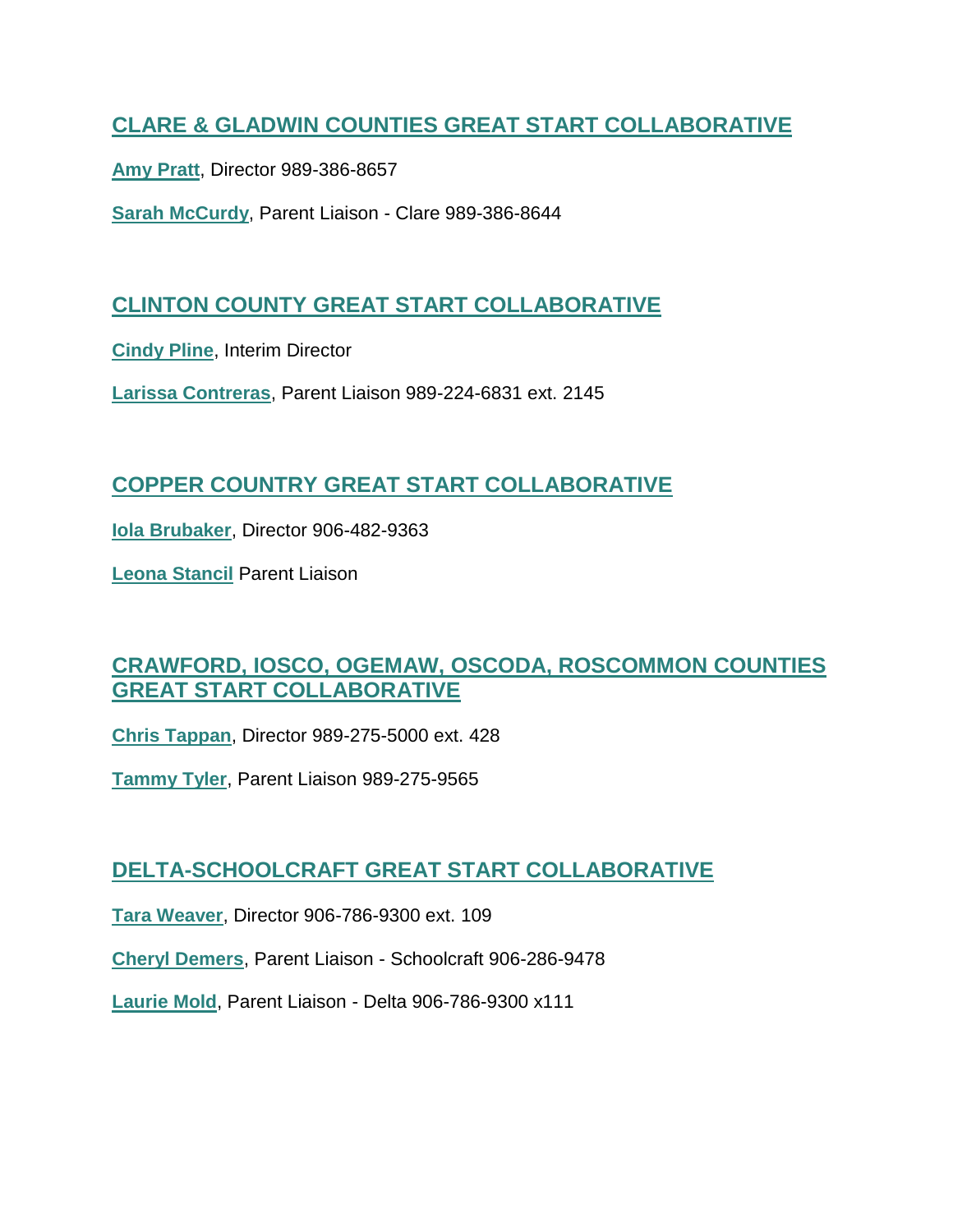## **DICKINSON-IRON GREAT [START COLLABORATIVE](https://nam10.safelinks.protection.outlook.com/?url=http%3A%2F%2Fgreatstart4kids.org%2F&data=04%7C01%7Ckfmartin%40svsu.edu%7C2a2fee284a734ac8e5d008d963760480%7C550f45ff3e8342a197d970ad8935b0c5%7C0%7C0%7C637650181516833073%7CUnknown%7CTWFpbGZsb3d8eyJWIjoiMC4wLjAwMDAiLCJQIjoiV2luMzIiLCJBTiI6Ik1haWwiLCJXVCI6Mn0%3D%7C2000&sdata=i6I37oBc9x26AAGLBzzEMGe60BP4Q9CUFCD5z1QaP4E%3D&reserved=0)**

**[Barbara Reisner](mailto:greatstart@imupmi.com?subject=Great%20Start%20Collaborative%20and%20Parent%20Coalition)**, Director 906-396-9546

**[Jonathan Ringel](mailto:%20jonathan.ringel@frontier.com?subject=Great%20Start%20Collaborative%20and%20Parent%20Coalition)**, Parent Liaison 734-474-8597

## **[EASTERN UPPER PENINSULA GREAT START COLLABORATIVE](https://nam10.safelinks.protection.outlook.com/?url=https%3A%2F%2Fwww.eupkids.com%2Fdomain%2F34&data=04%7C01%7Ckfmartin%40svsu.edu%7C2a2fee284a734ac8e5d008d963760480%7C550f45ff3e8342a197d970ad8935b0c5%7C0%7C0%7C637650181516833073%7CUnknown%7CTWFpbGZsb3d8eyJWIjoiMC4wLjAwMDAiLCJQIjoiV2luMzIiLCJBTiI6Ik1haWwiLCJXVCI6Mn0%3D%7C2000&sdata=ZpR9Pv80EqHqMlBZxemTcZlljkY5wUFzbYpBkR4r5vU%3D&reserved=0)**

**[Elizabeth Rye](mailto:erye@eupschools.org?subject=Great%20Start%20Collaborative%20and%20Parent%20Coalition)**, Coordinator 906-632-3373

**[Jessica Price](mailto:brown130@anr.msu.edu?subject=Great%20Start%20Collaborative%20and%20Parent%20Coalition)**, Parent Liaison - Luce 906-293-3203

## **[EATON COUNTY GREAT START COLLABORATIVE](https://nam10.safelinks.protection.outlook.com/?url=https%3A%2F%2Fwww.eatonresa.org%2Fearly-childhood%2Featon-great-start%2F&data=04%7C01%7Ckfmartin%40svsu.edu%7C2a2fee284a734ac8e5d008d963760480%7C550f45ff3e8342a197d970ad8935b0c5%7C0%7C0%7C637650181516838047%7CUnknown%7CTWFpbGZsb3d8eyJWIjoiMC4wLjAwMDAiLCJQIjoiV2luMzIiLCJBTiI6Ik1haWwiLCJXVCI6Mn0%3D%7C2000&sdata=%2FRvQHBcCQ5OinhGbWdYAURReDEbOTcM9wP3jzWu%2FcwE%3D&reserved=0)**

**[Nicole Selleck](mailto:nselleck@eatonresa.org?subject=Great%20Start%20Collaborative%20and%20Parent%20Coalition)**, Director 517-541-8987

**[Marney Turner](mailto:mturner@eatonresa.org?subject=Great%20Start%20Collaborative%20and%20Parent%20Coalition)**, Parent Liaison 517-541-8989

## **[GENESEE GREAT START COLLABORATIVE](https://nam10.safelinks.protection.outlook.com/?url=http%3A%2F%2Fgeneseeccp.ss19.sharpschool.com%2Fearly_childhood%2Fgreat_start_collaborative&data=04%7C01%7Ckfmartin%40svsu.edu%7C2a2fee284a734ac8e5d008d963760480%7C550f45ff3e8342a197d970ad8935b0c5%7C0%7C0%7C637650181516843023%7CUnknown%7CTWFpbGZsb3d8eyJWIjoiMC4wLjAwMDAiLCJQIjoiV2luMzIiLCJBTiI6Ik1haWwiLCJXVCI6Mn0%3D%7C2000&sdata=qgKkXFFV08cK3H7EX2SB%2Bn7h2gk80vGbtjBXX5bWpJA%3D&reserved=0)**

**[Autumn Bagley](mailto:abagley@geneseeisd.org?subject=Great%20Start%20Collaborative%20and%20Parent%20Coalition)**, Parent Liaison 810-591-5126

## **[GOGEBIC-ONTONAGON COUNTIES GREAT START COLLABORATIVE](https://nam10.safelinks.protection.outlook.com/?url=https%3A%2F%2Fwww.goisd.org%2Fgreat-start%2Fabout%2F&data=04%7C01%7Ckfmartin%40svsu.edu%7C2a2fee284a734ac8e5d008d963760480%7C550f45ff3e8342a197d970ad8935b0c5%7C0%7C0%7C637650181516848001%7CUnknown%7CTWFpbGZsb3d8eyJWIjoiMC4wLjAwMDAiLCJQIjoiV2luMzIiLCJBTiI6Ik1haWwiLCJXVCI6Mn0%3D%7C2000&sdata=rWglS296liPfhzZo3wlmKV3mcLgEjussEy47SJ1Ne2c%3D&reserved=0)**

**[Meghan Lane](mailto:mlane@goisd.org?subject=Great%20Start%20Collaborative%20and%20Parent%20Coalition)**, Director 906-575-3438

**[Paula Maloney](mailto:pmaloney@goisd.org?subject=Great%20Start%20Collaborative%20and%20Parent%20Coalition)**, Parent Liaison 906-575-3438

**[Crystal Suzik](mailto:csuzik@goisd.org?subject=Great%20Start%20Collaborative%20and%20Parent%20Coalition)**, Parent Liaison 906-575-3438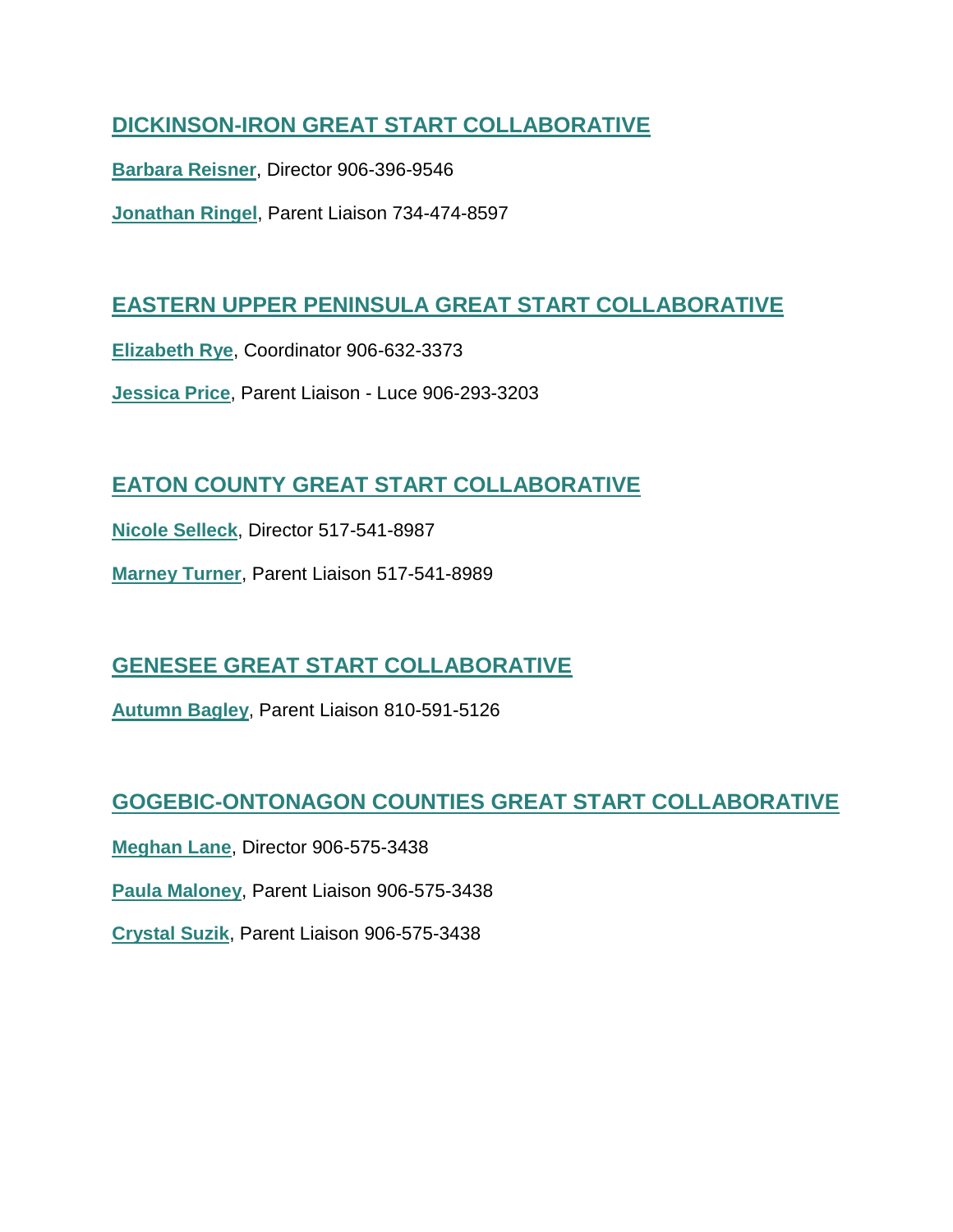## **GRATIOT-ISABELLA COUNTIES [GREAT START COLLABORATIVE](https://nam10.safelinks.protection.outlook.com/?url=https%3A%2F%2Fwww.giresd.net%2Fdomain%2F36&data=04%7C01%7Ckfmartin%40svsu.edu%7C2a2fee284a734ac8e5d008d963760480%7C550f45ff3e8342a197d970ad8935b0c5%7C0%7C0%7C637650181516848001%7CUnknown%7CTWFpbGZsb3d8eyJWIjoiMC4wLjAwMDAiLCJQIjoiV2luMzIiLCJBTiI6Ik1haWwiLCJXVCI6Mn0%3D%7C2000&sdata=Q1AesIVYU53jEpqj4KdbG9exaBbh277gb%2FvnDJnLAoc%3D&reserved=0)**

**[Marni Taylor](mailto:mtaylor@giresd.net?subject=Great%20Start%20Collaborative%20and%20Parent%20Coalition)**, Director 989-433-2962 ext. 320

**[Michele Monroe](mailto:mmonroe@giresd.net?subject=Great%20Start%20Collaborative%20and%20Parent%20Coalition)**, Parent Liaison 989-433-2962

#### **[HILLSDALE COUNTY GREAT START COLLABORATIVE](https://nam10.safelinks.protection.outlook.com/?url=http%3A%2F%2Fwww.greatstarthillsdale.com%2F&data=04%7C01%7Ckfmartin%40svsu.edu%7C2a2fee284a734ac8e5d008d963760480%7C550f45ff3e8342a197d970ad8935b0c5%7C0%7C0%7C637650181516852979%7CUnknown%7CTWFpbGZsb3d8eyJWIjoiMC4wLjAwMDAiLCJQIjoiV2luMzIiLCJBTiI6Ik1haWwiLCJXVCI6Mn0%3D%7C2000&sdata=qtcq%2B1ICqG1flnqLXsLz9G9TPmHedtxPp%2FReRU2mIuI%3D&reserved=0)**

**[Stefanie Rathburn](mailto:stefanie.rathburn@hillsdale-isd.org?subject=Great%20Start%20Collaborative%20and%20Parent%20Coalition)**, Director 517-437-0990 ext. 207

**[Wendy Playford](mailto:wendy.playford@hillsdale-isd.org?subject=Great%20Start%20Collaborative%20and%20Parent%20Coalition)**, Parent Liaison 517-689-1816

#### **[HURON COUNTY GREAT START COLLABORATIVE](https://nam10.safelinks.protection.outlook.com/?url=https%3A%2F%2Fwww.greatstarthuron.com%2F&data=04%7C01%7Ckfmartin%40svsu.edu%7C2a2fee284a734ac8e5d008d963760480%7C550f45ff3e8342a197d970ad8935b0c5%7C0%7C0%7C637650181516857958%7CUnknown%7CTWFpbGZsb3d8eyJWIjoiMC4wLjAwMDAiLCJQIjoiV2luMzIiLCJBTiI6Ik1haWwiLCJXVCI6Mn0%3D%7C2000&sdata=jQIiDVOlOngux8fEbSCE3%2B6UiIOPg77kEBzTeEzT9B4%3D&reserved=0)**

**[Rebecca Gettel](mailto:rebeccal@huronisd.org?subject=Great%20Start%20Collaborative%20and%20Parent%20Coalition)**, Director 989-269-3485

**[Jessica Volmering](mailto:jvolmering@huronisd.org?subject=Great%20Start%20Collaborative%20and%20Parent%20Coalition)**, Parent Liaison 989-269-3493

#### **[INGHAM COUNTY GREAT START COLLABORATIVE](https://nam10.safelinks.protection.outlook.com/?url=http%3A%2F%2Finghamgreatstart.org%2F&data=04%7C01%7Ckfmartin%40svsu.edu%7C2a2fee284a734ac8e5d008d963760480%7C550f45ff3e8342a197d970ad8935b0c5%7C0%7C0%7C637650181516862939%7CUnknown%7CTWFpbGZsb3d8eyJWIjoiMC4wLjAwMDAiLCJQIjoiV2luMzIiLCJBTiI6Ik1haWwiLCJXVCI6Mn0%3D%7C2000&sdata=LR0Ozcn9ZLffPGfj02oVGsQ8xP6DsjChcOp2CpCjG5k%3D&reserved=0)**

**[Michelle Nicholson](mailto:mnichols@inghamisd.org?subject=Great%20Start%20Collaborative%20and%20Parent%20Coalition)**, Coordinator 517-244-1384

**[Wendy Boyce](mailto:wboyce@inghamisd.org?subject=Great%20Start%20Collaborative%20and%20Parent%20Coalition)**, Co-Coordinator 517-244-1246

**[Jessica Baker](mailto:inghamgscparents@gmail.com?subject=Great%20Start%20Collaborative%20and%20Parent%20Coalition)**, Parent Liaison 517-899-4754

#### **[IONIA COUNTY GREAT START COLLABORATIVE](https://nam10.safelinks.protection.outlook.com/?url=http%3A%2F%2Fwww.greatstartionia.org%2F&data=04%7C01%7Ckfmartin%40svsu.edu%7C2a2fee284a734ac8e5d008d963760480%7C550f45ff3e8342a197d970ad8935b0c5%7C0%7C0%7C637650181516862939%7CUnknown%7CTWFpbGZsb3d8eyJWIjoiMC4wLjAwMDAiLCJQIjoiV2luMzIiLCJBTiI6Ik1haWwiLCJXVCI6Mn0%3D%7C2000&sdata=7lcwRtfr%2BbhpN2x2JkUdK50rlVOKW6l2whhjcGGaFx0%3D&reserved=0)**

**[Sally Kapteyn](mailto:skapteyn@ioniaisd.org?subject=Great%20Start%20Collaborative%20and%20Parent%20Coalition)**, Director 616-437-0548

**[Holly Blastic](mailto:hblastic@ioniaisd.org?subject=Great%20Start%20Collaborative%20and%20Parent%20Coalition)**, Parent Liaison 616-527-4900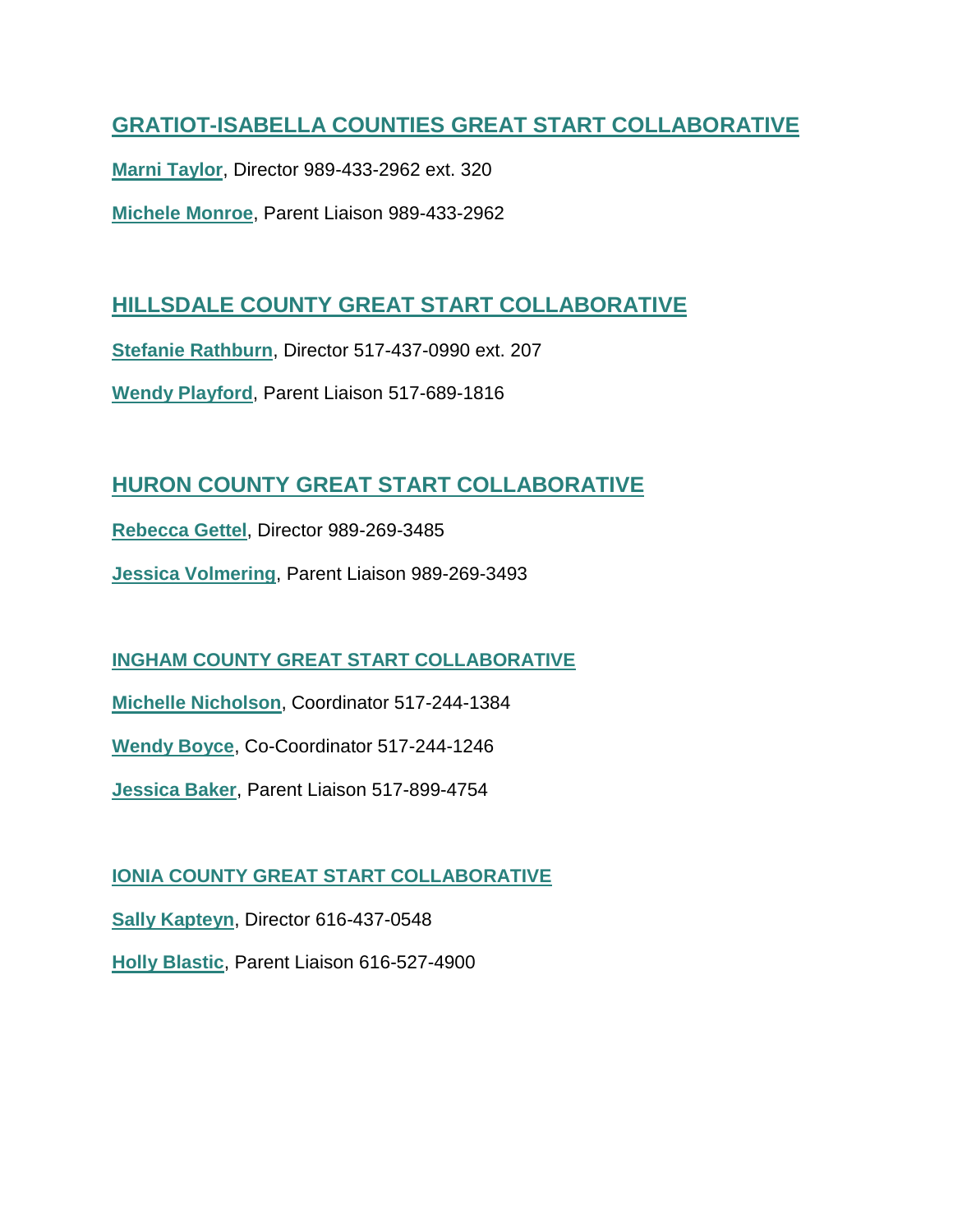## **[JACKSON COUNTY GREAT](https://nam10.safelinks.protection.outlook.com/?url=http%3A%2F%2Fwww.greatstartjackson.org%2F&data=04%7C01%7Ckfmartin%40svsu.edu%7C2a2fee284a734ac8e5d008d963760480%7C550f45ff3e8342a197d970ad8935b0c5%7C0%7C0%7C637650181516867922%7CUnknown%7CTWFpbGZsb3d8eyJWIjoiMC4wLjAwMDAiLCJQIjoiV2luMzIiLCJBTiI6Ik1haWwiLCJXVCI6Mn0%3D%7C2000&sdata=7K76IHdIA89ACD04ZUV0RorpoqkQg3T6RRURZb6Vtto%3D&reserved=0) START COLLABORATIVE**

**[Kelly Sheppard](mailto:kelly.sheppard@jcisd.org?subject=Great%20Start%20Collaborative%20and%20Parent%20Coalition)**, Director 517-768-5281

**[Christina Blackwell](mailto:christina.blackwell@jcisd.org?subject=Great%20Start%20Collaborative%20and%20Parent%20Coalition)**, Co-Coordinator 517-990-8015

**[Jennifer Ganzel](mailto:greatstartparents@live.com?subject=Great%20Start%20Collaborative%20and%20Parent%20Coalition)**, Parent Liaison 517-745-9544

# **[KALAMAZOO COUNTY GREAT START COLLABORATIVE](https://nam10.safelinks.protection.outlook.com/?url=https%3A%2F%2Fwww.kalamazoogreatstartcollaborative.org%2F&data=04%7C01%7Ckfmartin%40svsu.edu%7C2a2fee284a734ac8e5d008d963760480%7C550f45ff3e8342a197d970ad8935b0c5%7C0%7C0%7C637650181516872897%7CUnknown%7CTWFpbGZsb3d8eyJWIjoiMC4wLjAwMDAiLCJQIjoiV2luMzIiLCJBTiI6Ik1haWwiLCJXVCI6Mn0%3D%7C2000&sdata=ciVeprRpFTmh7H7wFx7hrKF1GSt%2FoOO52yBZx438AIw%3D&reserved=0)**

**[Sarah Drumm](mailto:sarah.drumm@kresa.org?subject=Great%20Start%20Collaborative%20and%20Parent%20Coalition)**, Coordinator 269-250-9635

**[Ashley Drenth](mailto:Ashley.drenth@kresa.org?subject=Great%20Start%20Collaborative%20and%20Parent%20Coalition)**, Parent Liaison 517-745-9544

## **[KENT COUNTY GREAT START COLLABORATIVE](https://nam10.safelinks.protection.outlook.com/?url=https%3A%2F%2Fgreatstartkent.org%2F&data=04%7C01%7Ckfmartin%40svsu.edu%7C2a2fee284a734ac8e5d008d963760480%7C550f45ff3e8342a197d970ad8935b0c5%7C0%7C0%7C637650181516877870%7CUnknown%7CTWFpbGZsb3d8eyJWIjoiMC4wLjAwMDAiLCJQIjoiV2luMzIiLCJBTiI6Ik1haWwiLCJXVCI6Mn0%3D%7C2000&sdata=HiraaeEoTZT5EyTLU6cXLFzixOquWxhV2KPyWncSfos%3D&reserved=0)**

**[Paula Brown](mailto:pbrown@successstartsearly.org?subject=Great%20Start%20Collaborative%20and%20Parent%20Coalition)**, Director 616-632-1019

**[Leslie Hawkins](mailto:lhawkins@successstartsearly.org?subject=Great%20Start%20Collaborative%20and%20Parent%20Coalition)**, Coordinator 616-328-6098

**[Tomarra Richardson](mailto:trichardson@SuccessStartsEarly.org?subject=Great%20Start%20Collaborative%20and%20Parent%20Coalition)**, Parent Liaison 616-632-1007

**[Nicole Burman](mailto:nburman@successstartsearly.org?subject=Great%20Start%20Collaborative%20and%20Parent%20Coalition)**, Parent Liaison

## **[LAPEER COUNTY GREAT START COLLABORATIVE](https://nam10.safelinks.protection.outlook.com/?url=http%3A%2F%2Fwww.lcisd.k12.mi.us%2Fdepartments%2Fearly_childhood%2Fgreat_start_collaborative&data=04%7C01%7Ckfmartin%40svsu.edu%7C2a2fee284a734ac8e5d008d963760480%7C550f45ff3e8342a197d970ad8935b0c5%7C0%7C0%7C637650181516882848%7CUnknown%7CTWFpbGZsb3d8eyJWIjoiMC4wLjAwMDAiLCJQIjoiV2luMzIiLCJBTiI6Ik1haWwiLCJXVCI6Mn0%3D%7C2000&sdata=N5cr6RzEL8oMPBkV%2FYzdMjTw154WD9ySBC68MOg%2BraE%3D&reserved=0)**

**[Linda DeTavernier](mailto:ldetavernier@lapeerisd.org?subject=Great%20Start%20Collaborative%20and%20Parent%20Coalition)**, Director 810-664-5917

**[Simmer Champie](mailto:schampie@lapeerisd.org?subject=Great%20Start%20Collaborative%20and%20Parent%20Coalition)**, Parent Liaison 810-245-3994

## **[LENAWEE COUNTY GREAT](https://nam10.safelinks.protection.outlook.com/?url=http%3A%2F%2Fwww.lenaweegreatstart.org%2F&data=04%7C01%7Ckfmartin%40svsu.edu%7C2a2fee284a734ac8e5d008d963760480%7C550f45ff3e8342a197d970ad8935b0c5%7C0%7C0%7C637650181516882848%7CUnknown%7CTWFpbGZsb3d8eyJWIjoiMC4wLjAwMDAiLCJQIjoiV2luMzIiLCJBTiI6Ik1haWwiLCJXVCI6Mn0%3D%7C2000&sdata=IC9jwA1HM8vrKO83EvBmIBKw39L77xHq2IsC3ScX7B4%3D&reserved=0) START COLLABORATIVE**

**[Lisa Eack](mailto:Lisa.Eack@LenaweeGreatStart.org?subject=Great%20Start%20Collaborative%20and%20Parent%20Coalition)**, Director 517-264-1551

**[Sarah Meikle](mailto:sarah.meikle@lisd.us?subject=Great%20Start%20Collaborative%20and%20Parent%20Coalition)**, Parent Liaison 517-266-4821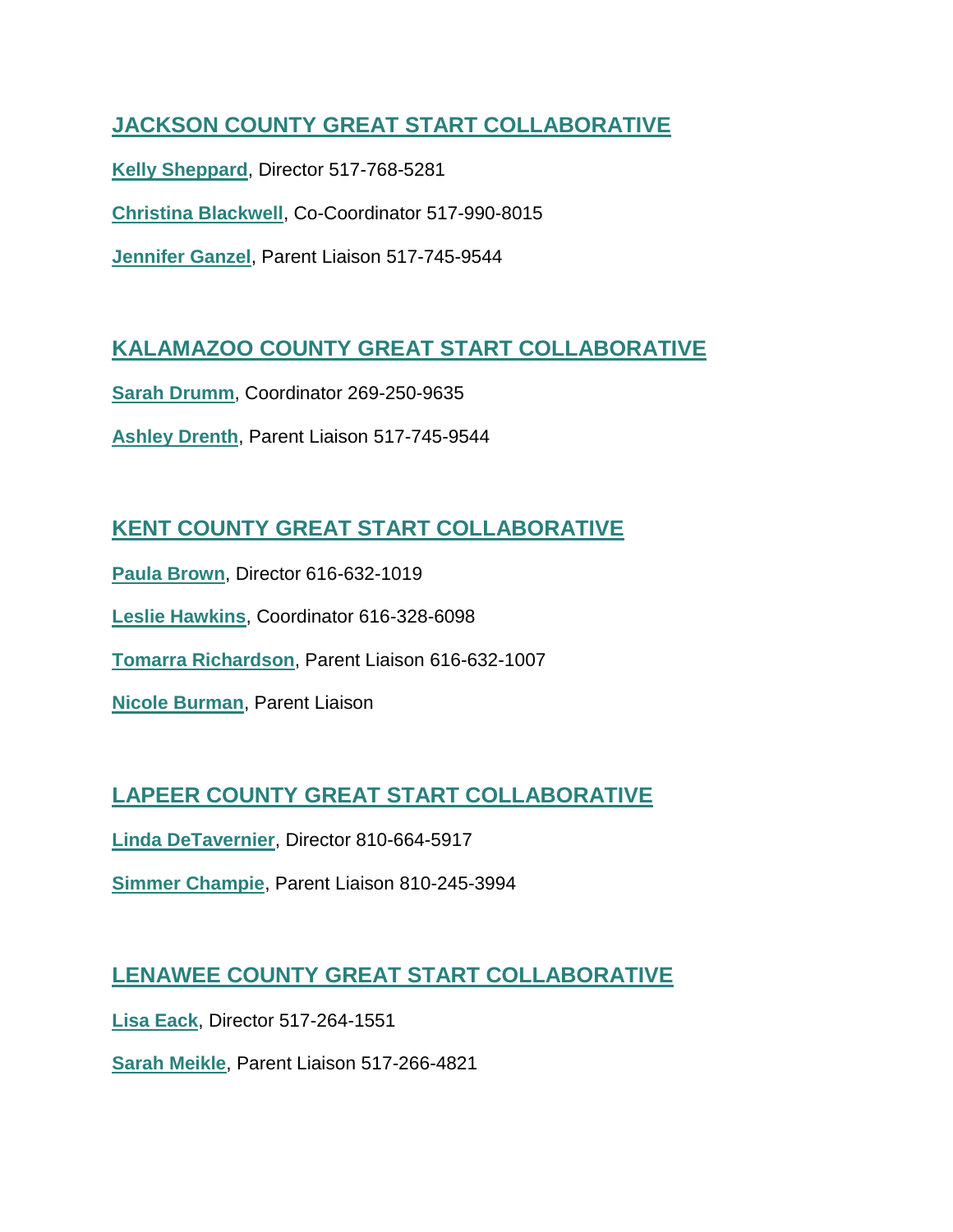## **[LIVINGSTON COUNTY GREAT START COLLABORATIVE](https://nam10.safelinks.protection.outlook.com/?url=http%3A%2F%2Fgreatstartlivingston.org%2F&data=04%7C01%7Ckfmartin%40svsu.edu%7C2a2fee284a734ac8e5d008d963760480%7C550f45ff3e8342a197d970ad8935b0c5%7C0%7C0%7C637650181516887826%7CUnknown%7CTWFpbGZsb3d8eyJWIjoiMC4wLjAwMDAiLCJQIjoiV2luMzIiLCJBTiI6Ik1haWwiLCJXVCI6Mn0%3D%7C2000&sdata=a%2BR%2F7J%2B8P3OfTU5NROLSjp3qW%2FtCpcVncS2bVMYO9Rw%3D&reserved=0)**

**[Robin Schutz](mailto:robinschutz@livingstonesa.org?subject=Great%20Start%20Collaborative%20and%20Parent%20Coalition)**, Director 517-540-6829

**[Breanne Green](mailto:breannegreen@livingstonesa.org%20?subject=Great%20Start%20Collaborative%20and%20Parent%20Coalition)**, Parent Liaison 517-540-6749

**[Holly Kupec](mailto:hollykupec@livingstonesa.org?subject=Great%20Start%20Collaborative%20and%20Parent%20Coalition)**, Parent Liaison 734-751-0053

## **[MACOMB GREAT START COLLABORATIVE](https://nam10.safelinks.protection.outlook.com/?url=http%3A%2F%2Fwww.greatstartmacomb.org%2F&data=04%7C01%7Ckfmartin%40svsu.edu%7C2a2fee284a734ac8e5d008d963760480%7C550f45ff3e8342a197d970ad8935b0c5%7C0%7C0%7C637650181516892805%7CUnknown%7CTWFpbGZsb3d8eyJWIjoiMC4wLjAwMDAiLCJQIjoiV2luMzIiLCJBTiI6Ik1haWwiLCJXVCI6Mn0%3D%7C2000&sdata=Z59SE6uqZVNvBKkRv3M4WbQ%2F86XgH7Y441tbTlzi7xY%3D&reserved=0)**

**[Kelly Isrow](mailto:kisrow@misd.net?subject=Great%20Start%20Collaborative%20and%20Parent%20Coalition)**, Director 586-228-3495

## **[MARQUETTE-ALGER COUNTIES GREAT START COLLABORATIVE](https://nam10.safelinks.protection.outlook.com/?url=http%3A%2F%2Fwww.maresa.org%2Fearly-on%2Fmarquette-alger-great-start-collaborative%2F&data=04%7C01%7Ckfmartin%40svsu.edu%7C2a2fee284a734ac8e5d008d963760480%7C550f45ff3e8342a197d970ad8935b0c5%7C0%7C0%7C637650181516892805%7CUnknown%7CTWFpbGZsb3d8eyJWIjoiMC4wLjAwMDAiLCJQIjoiV2luMzIiLCJBTiI6Ik1haWwiLCJXVCI6Mn0%3D%7C2000&sdata=Yp3yDv7sPpl1d5vcLT%2BEYyY1CCixs1G7bma97G8mvlI%3D&reserved=0)**

**[Angela Johnson](mailto:ajohnson@maresa.org?subject=Great%20Start%20Collaborative%20and%20Parent%20Coalition)**, Director 906-226-5157

**[Savana Lare](mailto:slare23@gmail.com?subject=Great%20Start%20Collaborative%20and%20Parent%20Coalition)**, Parent Liaison - Alger

**[Amanda Schulz](mailto:aschulz@greatstartma.org?subject=Great%20Start%20Collaborative%20and%20Parent%20Coalition)**, Parent Liaison - Marquette

## **[MASON-LAKE-OCEANA COUNTIES GREAT START COLLABORATIVE](https://nam10.safelinks.protection.outlook.com/?url=https%3A%2F%2Fgreatstartmlo.org%2F&data=04%7C01%7Ckfmartin%40svsu.edu%7C2a2fee284a734ac8e5d008d963760480%7C550f45ff3e8342a197d970ad8935b0c5%7C0%7C0%7C637650181516897785%7CUnknown%7CTWFpbGZsb3d8eyJWIjoiMC4wLjAwMDAiLCJQIjoiV2luMzIiLCJBTiI6Ik1haWwiLCJXVCI6Mn0%3D%7C2000&sdata=q52I381ieCRjDRnPcU8hdWgtiIhCsGoQgiqx4M8YFpA%3D&reserved=0)**

**[Sara Jeruzal](mailto:sjeruzal@wsesd.org?subject=Great%20Start%20Collaborative%20and%20Parent%20Coalition)**, Coordinator 231-898-1549

**[Justine Aultman](mailto:jaultman@wsesd.org?subject=Great%20Start%20Collaborative%20and%20Parent%20Coalition)**, Parent Liaison

## **[MECOSTA-OSCEOLA GREAT START COLLABORATIVE](https://nam10.safelinks.protection.outlook.com/?url=http%3A%2F%2Fwww.mogreatstart.org%2F&data=04%7C01%7Ckfmartin%40svsu.edu%7C2a2fee284a734ac8e5d008d963760480%7C550f45ff3e8342a197d970ad8935b0c5%7C0%7C0%7C637650181516902768%7CUnknown%7CTWFpbGZsb3d8eyJWIjoiMC4wLjAwMDAiLCJQIjoiV2luMzIiLCJBTiI6Ik1haWwiLCJXVCI6Mn0%3D%7C2000&sdata=4jSvcTD5qmYqbxkZ2EiQ3t6AgziXyLr7UohdCHO5KBY%3D&reserved=0)**

**[Jessica Wimmer](mailto:jwimmer@moisd.org?subject=Great%20Start%20Collaborative%20and%20Parent%20Coalition)**, Director 231-592-9605 ext. 2040

**[Tricia Smith-Bennett](mailto:tsmith@moisd.org?subject=Great%20Start%20Collaborative%20and%20Parent%20Coalition)**, Parent Liaison 231-592-9605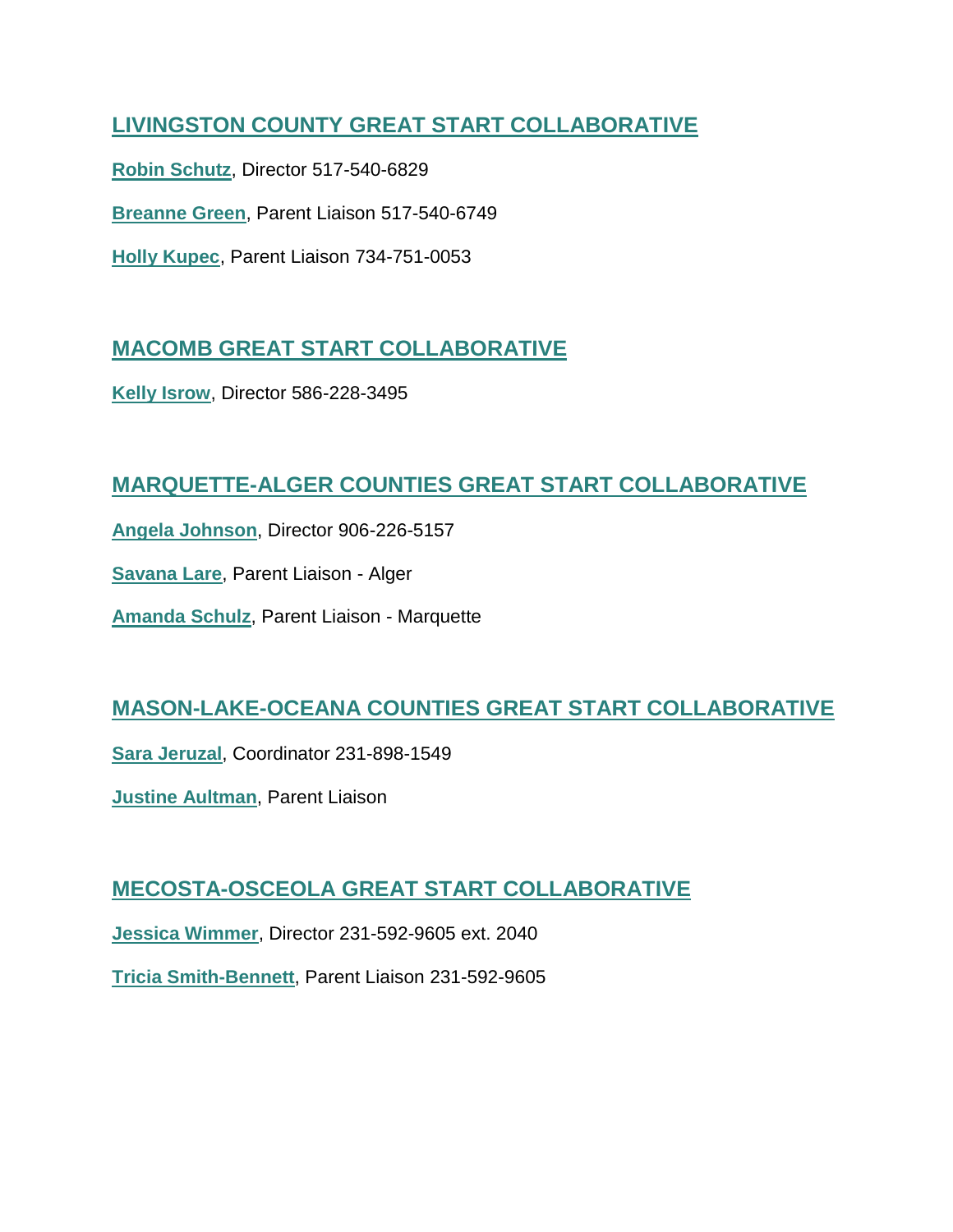#### **[MENOMINEE COUNTY GREAT START COLLABORATIVE](https://nam10.safelinks.protection.outlook.com/?url=http%3A%2F%2Fwww.greatstartmenomineecounty.org%2F&data=04%7C01%7Ckfmartin%40svsu.edu%7C2a2fee284a734ac8e5d008d963760480%7C550f45ff3e8342a197d970ad8935b0c5%7C0%7C0%7C637650181516907745%7CUnknown%7CTWFpbGZsb3d8eyJWIjoiMC4wLjAwMDAiLCJQIjoiV2luMzIiLCJBTiI6Ik1haWwiLCJXVCI6Mn0%3D%7C2000&sdata=T54waGDGDOkKKseEZqEzE50tONR1yF3E6CqSPPejWBk%3D&reserved=0)**

**[Sarah Hanson](mailto:shanson@mc-isd.org?subject=Great%20Start%20Collaborative%20and%20Parent%20Coalition)**, Director 906-863-5665 ext. 1038

**[Jennifer MacDonald](mailto:jmacdonald@mc-isd.org?subject=Great%20Start%20Collaborative%20and%20Parent%20Coalition)**, Parent Liaison 906-863-5665 x1038

## **[MIDLAND COUNTY GREAT](https://nam10.safelinks.protection.outlook.com/?url=http%3A%2F%2Fgreatstartmidland.org%2F&data=04%7C01%7Ckfmartin%40svsu.edu%7C2a2fee284a734ac8e5d008d963760480%7C550f45ff3e8342a197d970ad8935b0c5%7C0%7C0%7C637650181516907745%7CUnknown%7CTWFpbGZsb3d8eyJWIjoiMC4wLjAwMDAiLCJQIjoiV2luMzIiLCJBTiI6Ik1haWwiLCJXVCI6Mn0%3D%7C2000&sdata=RslYakAxtziL0%2BsUHBC2Jy5orr8Uw8LBFLQHaJStTL8%3D&reserved=0) START COLLABORATIVE**

**[Micki Gibbs](mailto:mgibbs@mcesa.k12.mi.us?subject=Great%20Start%20Collaborative%20and%20Parent%20Coalition)**, Director 989-492-7702 ext. 1173

**[Amanda Hawkins](mailto:amandahawkins@mcesa.k12.mi.us?subject=Great%20Start%20Collaborative%20and%20Parent%20Coalition)**, Parent Liaison 989-492-7702 x1229

## **[MONROE COUNTY GREAT START COLLABORATIVE](https://nam10.safelinks.protection.outlook.com/?url=https%3A%2F%2Fwww.monroeisd.us%2Fgreat-start%2Fabout-us%2F&data=04%7C01%7Ckfmartin%40svsu.edu%7C2a2fee284a734ac8e5d008d963760480%7C550f45ff3e8342a197d970ad8935b0c5%7C0%7C0%7C637650181516912719%7CUnknown%7CTWFpbGZsb3d8eyJWIjoiMC4wLjAwMDAiLCJQIjoiV2luMzIiLCJBTiI6Ik1haWwiLCJXVCI6Mn0%3D%7C2000&sdata=oG2mNK060b2d6PJzxsj%2FwMN2Aryz40k%2BW8EEwRAGlG0%3D&reserved=0)**

**[Amy Zarend](mailto:amy.zarend@monroeisd.us?subject=Great%20Start%20Collaborative%20and%20Parent%20Coalition)**, Director 734-242-5799 ext. 1826

**[Nicki Eyler](mailto:nicole.eyler@monroeisd.us?subject=Great%20Start%20Collaborative%20and%20Parent%20Coalition)**, Parent Liaison 734-242-5799

## **[MONTCALM COUNTY GREAT START COLLABORATIVE](https://nam10.safelinks.protection.outlook.com/?url=http%3A%2F%2Fgreatstartmontcalm.org%2F&data=04%7C01%7Ckfmartin%40svsu.edu%7C2a2fee284a734ac8e5d008d963760480%7C550f45ff3e8342a197d970ad8935b0c5%7C0%7C0%7C637650181516917695%7CUnknown%7CTWFpbGZsb3d8eyJWIjoiMC4wLjAwMDAiLCJQIjoiV2luMzIiLCJBTiI6Ik1haWwiLCJXVCI6Mn0%3D%7C2000&sdata=NPL1Wk5wvNUyKpoNi%2BoBjHGrY2OElFDSieHBGwVX1BY%3D&reserved=0)**

**[Cari O'Connor](mailto:coconnor@maisd.com?subject=Great%20Start%20Collaborative%20and%20Parent%20Coalition)**, Director 616-522-1412

**[Chelsa Eggleston](mailto:ceggleston@maisd.com?subject=Great%20Start%20Collaborative%20and%20Parent%20Coalition)**, Parent Liaison 616-225-6166

**[Mindy Train](mailto:mtrain@maisd.com?subject=Great%20Start%20Collaborative%20and%20Parent%20Coalition)**, Parent Liaison 616-225-6146

## **[MUSKEGON COUNTY GREAT START COLLABORATIVE](https://nam10.safelinks.protection.outlook.com/?url=https%3A%2F%2Fwww.muskegonisd.org%2Fearlychildhood%2Fgreatstart%2F&data=04%7C01%7Ckfmartin%40svsu.edu%7C2a2fee284a734ac8e5d008d963760480%7C550f45ff3e8342a197d970ad8935b0c5%7C0%7C0%7C637650181516922673%7CUnknown%7CTWFpbGZsb3d8eyJWIjoiMC4wLjAwMDAiLCJQIjoiV2luMzIiLCJBTiI6Ik1haWwiLCJXVCI6Mn0%3D%7C2000&sdata=PqZqSf3gZsL6FWGYgNmdVDO%2B9C%2BDGoIZXDbRxlgfmWc%3D&reserved=0)**

**[Allison Keessen](mailto:akeessen@muskegonisd.org?subject=Great%20Start%20Collaborative%20and%20Parent%20Coalition)**, Director 231-767-7285

**[Cheryl Latsch](mailto:calatsch@muskegonisd.org?subject=Great%20Start%20Collaborative%20and%20Parent%20Coalition)**, Parent Liaison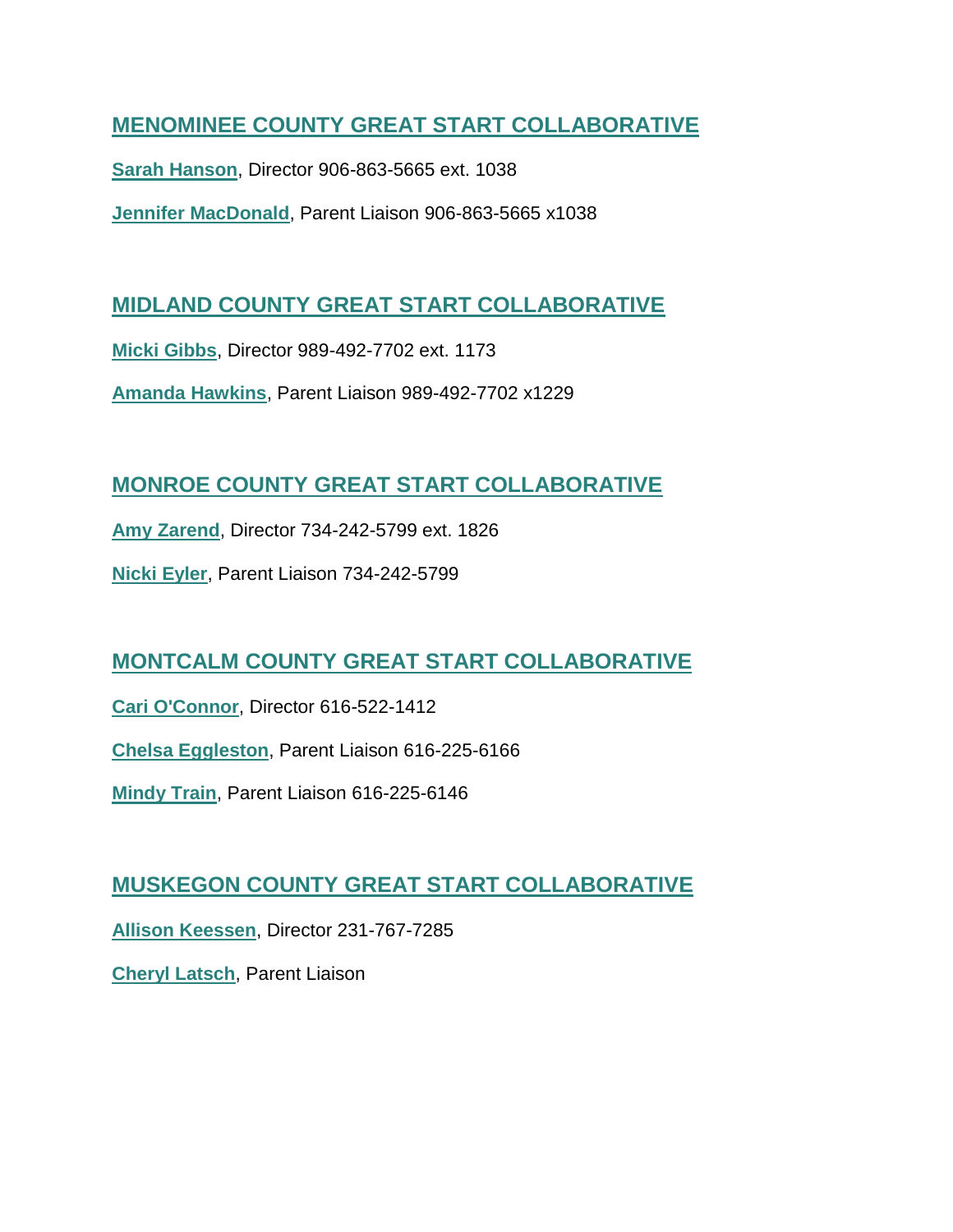## **[NEWAYGO COUNTY GREAT](https://nam10.safelinks.protection.outlook.com/?url=https%3A%2F%2Fwww.ncresa.org%2FPage%2F308&data=04%7C01%7Ckfmartin%40svsu.edu%7C2a2fee284a734ac8e5d008d963760480%7C550f45ff3e8342a197d970ad8935b0c5%7C0%7C0%7C637650181516922673%7CUnknown%7CTWFpbGZsb3d8eyJWIjoiMC4wLjAwMDAiLCJQIjoiV2luMzIiLCJBTiI6Ik1haWwiLCJXVCI6Mn0%3D%7C2000&sdata=4j7BxROc2uysm5%2B1K2Hfh1SCTtFtbwHzqETXrRxmVIM%3D&reserved=0) START COLLABORATIVE**

**[Karen Clark](mailto:kclark@ncresa.org?subject=Great%20Start%20Collaborative%20and%20Parent%20Coalition)**, Coordinator 231-652-3604

**[Christina Yuhasz](mailto:cyuhasz@ncresa.org?subject=Great%20Start%20Collaborative%20and%20Parent%20Coalition)**, Parent Liaison 231-652-3604

## **[OAKLAND GREAT START COLLABORATIVE](https://nam10.safelinks.protection.outlook.com/?url=https%3A%2F%2Fwww.greatstartoakland.org%2F&data=04%7C01%7Ckfmartin%40svsu.edu%7C2a2fee284a734ac8e5d008d963760480%7C550f45ff3e8342a197d970ad8935b0c5%7C0%7C0%7C637650181516927651%7CUnknown%7CTWFpbGZsb3d8eyJWIjoiMC4wLjAwMDAiLCJQIjoiV2luMzIiLCJBTiI6Ik1haWwiLCJXVCI6Mn0%3D%7C2000&sdata=dwzW4lRzXrPYyXxhhCLmPetGMukAYuctcPcPomEe8BE%3D&reserved=0)**

**[Veronica Pechumer](mailto:veronica.pechumer@oakland.k12.mi.us?subject=Great%20Start%20Collaborative%20and%20Parent%20Coalition)**, Co-Coordinator 248-209-2513

**[Christine Hodge](mailto:Christine.Hodge@oakland.k12.mi.us?subject=Great%20Start%20Collaborative%20and%20Parent%20Coalition)**, Co-Coordinator 248-209-2098

**[Flavia Maccio](mailto:fmaccio@oaklandchildcare.org?subject=Great%20Start%20Collaborative%20and%20Parent%20Coalition)**, Parent Liaison - Lead 248-333-9545

**[Jessica Trotter](mailto:jessica.trotter@oakland.k12.mi.us?subject=Great%20Start%20Collaborative%20and%20Parent%20Coalition)**, Parent Liaison 248-222-9545 x4

**[OTTAWA COUNTY GREAT START COLLABORATIVE](https://nam10.safelinks.protection.outlook.com/?url=https%3A%2F%2Fhelpmegrowottawa.org%2Fgreat-start-collaborative%2F&data=04%7C01%7Ckfmartin%40svsu.edu%7C2a2fee284a734ac8e5d008d963760480%7C550f45ff3e8342a197d970ad8935b0c5%7C0%7C0%7C637650181516932630%7CUnknown%7CTWFpbGZsb3d8eyJWIjoiMC4wLjAwMDAiLCJQIjoiV2luMzIiLCJBTiI6Ik1haWwiLCJXVCI6Mn0%3D%7C2000&sdata=tbBUdjDweV%2Fy7H7cS5UiGuAR8TdVyREUdyalaqWSA4Q%3D&reserved=0)**

**Heather [Eizenga](mailto:heizenga@oaisd.org?subject=Great%20Start%20Collaborative%20and%20Parent%20Coalition)**, Coordinator 616-738-8940 ext. 4038

**[Liz Culver](mailto:%20lculver@oaisd.org?subject=Great%20Start%20Collaborative%20and%20Parent%20Coalition)**, Parent Liaison

## **[SAGINAW COUNTY GREAT](https://nam10.safelinks.protection.outlook.com/?url=http%3A%2F%2Fwww.greatstartsaginaw.org%2F&data=04%7C01%7Ckfmartin%40svsu.edu%7C2a2fee284a734ac8e5d008d963760480%7C550f45ff3e8342a197d970ad8935b0c5%7C0%7C0%7C637650181516937612%7CUnknown%7CTWFpbGZsb3d8eyJWIjoiMC4wLjAwMDAiLCJQIjoiV2luMzIiLCJBTiI6Ik1haWwiLCJXVCI6Mn0%3D%7C2000&sdata=rN%2BAg3UFroYd%2FLvJj6HUjY8eNA5mOLOVnM2OrMUjzY4%3D&reserved=0) START COLLABORATIVE**

**[Julie Kozan](mailto:jkozan@sisd.cc?subject=Great%20Start%20Collaborative%20and%20Parent%20Coalition)**, Director 989-399-7452

**[Farren Kaczor](mailto:fsamuels@sisd.cc?subject=Great%20Start%20Collaborative%20and%20Parent%20Coalition)**, Parent Liaison 989-399-7458

## **[SANILAC COUNTY GREAT](https://nam10.safelinks.protection.outlook.com/?url=http%3A%2F%2Fwww.greatstartsanilac.com%2F&data=04%7C01%7Ckfmartin%40svsu.edu%7C2a2fee284a734ac8e5d008d963760480%7C550f45ff3e8342a197d970ad8935b0c5%7C0%7C0%7C637650181516937612%7CUnknown%7CTWFpbGZsb3d8eyJWIjoiMC4wLjAwMDAiLCJQIjoiV2luMzIiLCJBTiI6Ik1haWwiLCJXVCI6Mn0%3D%7C2000&sdata=nfOIrCWmGVtqmMJWkRG1nOPbiz30TH7uEKZHE4gDBTk%3D&reserved=0) START COLLABORATIVE**

**[Karolyn McEntee](mailto:kmcentee@sanilacisd.org?subject=Great%20Start%20Collaborative%20and%20Parent%20Coalition)**, Director 810-648-2200, ext. 4108

**[Kimmi Hurlburt](mailto:khurlburt@sanilacisd.org?subject=Great%20Start%20Collaborative%20and%20Parent%20Coalition)**, Parent Liaison 810-648-2200 x4108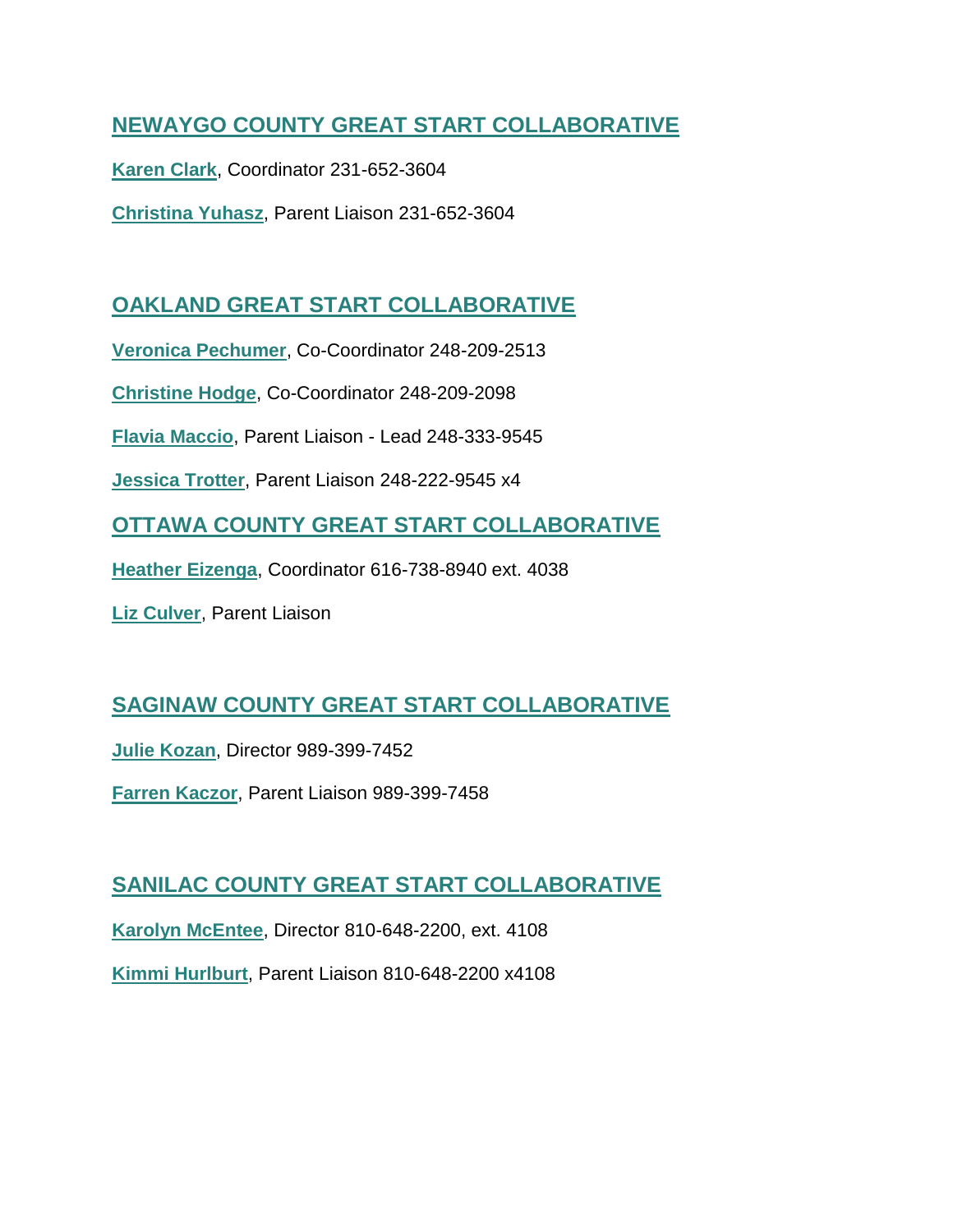#### **[SHIAWASSEE COUNTY GREAT START COLLABORATIVE](https://nam10.safelinks.protection.outlook.com/?url=https%3A%2F%2Fwww.sresd.org%2FDistrict%2FDepartment%2F22-Early-Childhood%2FPortal%2Fshiawassee-great-start-collaborative&data=04%7C01%7Ckfmartin%40svsu.edu%7C2a2fee284a734ac8e5d008d963760480%7C550f45ff3e8342a197d970ad8935b0c5%7C0%7C0%7C637650181516942594%7CUnknown%7CTWFpbGZsb3d8eyJWIjoiMC4wLjAwMDAiLCJQIjoiV2luMzIiLCJBTiI6Ik1haWwiLCJXVCI6Mn0%3D%7C2000&sdata=mMh7ywjAw%2FCdjWxBL%2FZ%2B668Nsk0OFD5VB3tYgUt5Xto%3D&reserved=0)**

**[Courtney Herrick](mailto:herrick@sresd.org?subject=Great%20Start%20Collaborative%20and%20Parent%20Coalition)**, Director 989-725-2581

**[Jennifer Babcock](mailto:babcockj@sresd.org?subject=Great%20Start%20Collaborative%20and%20Parent%20Coalition)**, Parent Liaison 989-725-2581 x2146

## **[ST. CLAIR COUNTY GREAT START COLLABORATIVE](https://nam10.safelinks.protection.outlook.com/?url=http%3A%2F%2Fsccresa.org%2Fcms%2Fone.aspx%3FportalId%3D496562%26pageId%3D13040269&data=04%7C01%7Ckfmartin%40svsu.edu%7C2a2fee284a734ac8e5d008d963760480%7C550f45ff3e8342a197d970ad8935b0c5%7C0%7C0%7C637650181516947569%7CUnknown%7CTWFpbGZsb3d8eyJWIjoiMC4wLjAwMDAiLCJQIjoiV2luMzIiLCJBTiI6Ik1haWwiLCJXVCI6Mn0%3D%7C2000&sdata=%2FfBtHd9BFUTV93j%2Fh55CVgGrdCGwP1chA6J37%2BmFJM4%3D&reserved=0)**

**[Riley Alley](mailto:alley.riley@sccresa.org?subject=Great%20Start%20Collaborative%20and%20Parent%20Coalition)**, Director 810-455-4397

**[Jennifer Gunderson](mailto:gunderson.jennifer@sccresa.org?subject=Great%20Start%20Collaborative%20and%20Parent%20Coalition)**, Parent Liaison 810-455-4443

## **[ST. JOSEPH COUNTY GREAT START COLLABORATIVE](https://nam10.safelinks.protection.outlook.com/?url=https%3A%2F%2Fwww.facebook.com%2FSJCGreatStart%2F&data=04%7C01%7Ckfmartin%40svsu.edu%7C2a2fee284a734ac8e5d008d963760480%7C550f45ff3e8342a197d970ad8935b0c5%7C0%7C0%7C637650181516952543%7CUnknown%7CTWFpbGZsb3d8eyJWIjoiMC4wLjAwMDAiLCJQIjoiV2luMzIiLCJBTiI6Ik1haWwiLCJXVCI6Mn0%3D%7C2000&sdata=RRKfthe9VrrJ7ISSaSvkMFZAizOnJ7pbvXyWXHxkWCI%3D&reserved=0)**

**[Stephanie Giolitto](mailto:sgiolitto@sjcisd.org?subject=Great%20Start%20Collaborative%20and%20Parent%20Coalition)**, Director 269-467-5473

**[Mariela Gomez](mailto:greatstartmariela@gmail.com?subject=Great%20Start%20Collaborative%20and%20Parent%20Coalition)**, Parent Liaison 269-467-5473

**[Dawn Wolf](mailto:dwolf@sjcisd.org?subject=Great%20Start%20Collaborative%20and%20Parent%20Coalition)**, Parent Liaison 269-467-5473

## **TRAVERSE BAY AREA [GREAT START COLLABORATIVE](https://nam10.safelinks.protection.outlook.com/?url=https%3A%2F%2Fgreatstartkids.com%2F&data=04%7C01%7Ckfmartin%40svsu.edu%7C2a2fee284a734ac8e5d008d963760480%7C550f45ff3e8342a197d970ad8935b0c5%7C0%7C0%7C637650181516952543%7CUnknown%7CTWFpbGZsb3d8eyJWIjoiMC4wLjAwMDAiLCJQIjoiV2luMzIiLCJBTiI6Ik1haWwiLCJXVCI6Mn0%3D%7C2000&sdata=vZuxh3ftGU4vjYSHpyj%2F3uYMLq4RUCDUoJxIl5JC6Po%3D&reserved=0)**

**[Mary Manner](mailto:mumanner@tcchamber.org?subject=Great%20Start%20Collaborative%20and%20Parent%20Coalition)**, Director 231-995-7114

**[Missy Smith](mailto:missy@greatstartkids.com?subject=Great%20Start%20Collaborative%20and%20Parent%20Coalition)**, Parent Liaison 231-342-5433

## **[TUSCOLA COUNTY GREAT](https://nam10.safelinks.protection.outlook.com/?url=http%3A%2F%2Fwww.greatstarttuscola.org%2F&data=04%7C01%7Ckfmartin%40svsu.edu%7C2a2fee284a734ac8e5d008d963760480%7C550f45ff3e8342a197d970ad8935b0c5%7C0%7C0%7C637650181516957520%7CUnknown%7CTWFpbGZsb3d8eyJWIjoiMC4wLjAwMDAiLCJQIjoiV2luMzIiLCJBTiI6Ik1haWwiLCJXVCI6Mn0%3D%7C2000&sdata=48jgzaskxssWMITVxEAKmVWFHXK%2Fyvjn6qd9iiaeqb4%3D&reserved=0) START COLLABORATIVE**

**[Rachael Koepf](mailto:greatstarttuscola@gmail.com?subject=Great%20Start%20Collaborative%20and%20Parent%20Coalition)**, Director 989-673-2144 ext. 30325

**[Tammy Stephens](mailto:gstuscolapc@gmail.com?subject=Great%20Start%20Collaborative%20and%20Parent%20Coalition)**, Parent Liaison 989-673-2144